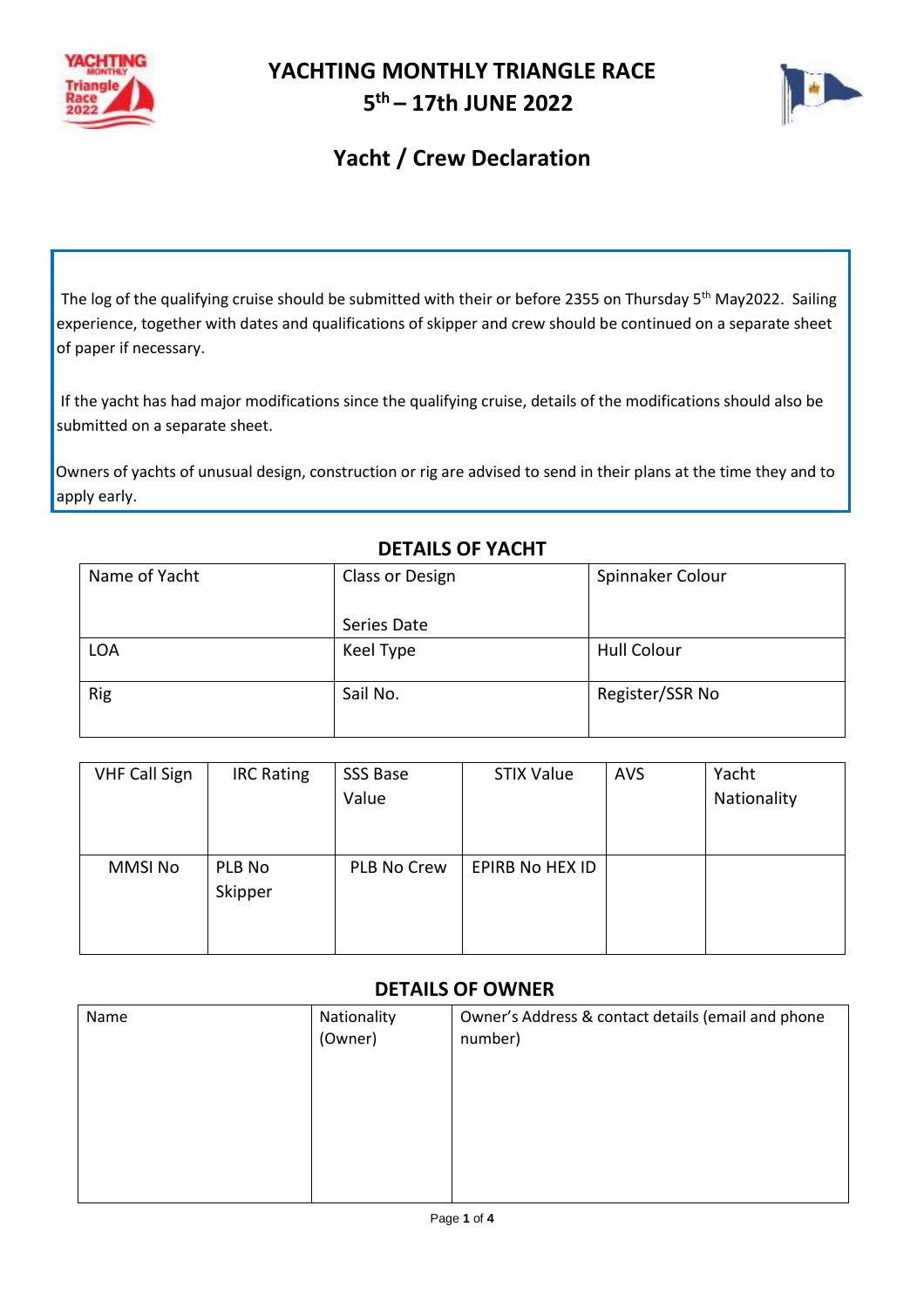

# **YACHTING MONTHLY TRIANGLE RACE 5 th – 17th JUNE 2022**



### **Yacht / Crew Declaration**

#### **DETAILS OF SKIPPER**

| <b>First Name</b> | Initials & Surname | Address                     |
|-------------------|--------------------|-----------------------------|
| Nick Name         |                    |                             |
|                   |                    |                             |
| Nationality       | Age                | Dates of Previous Triangles |
|                   |                    |                             |
| Tel No (Day)      | Tel No (Eve)       | Mobile No                   |
|                   |                    |                             |
| Yacht Club        | Email address      |                             |
|                   |                    |                             |

**Experience and Qualifications of Skipper (copies of certificates to be attached)**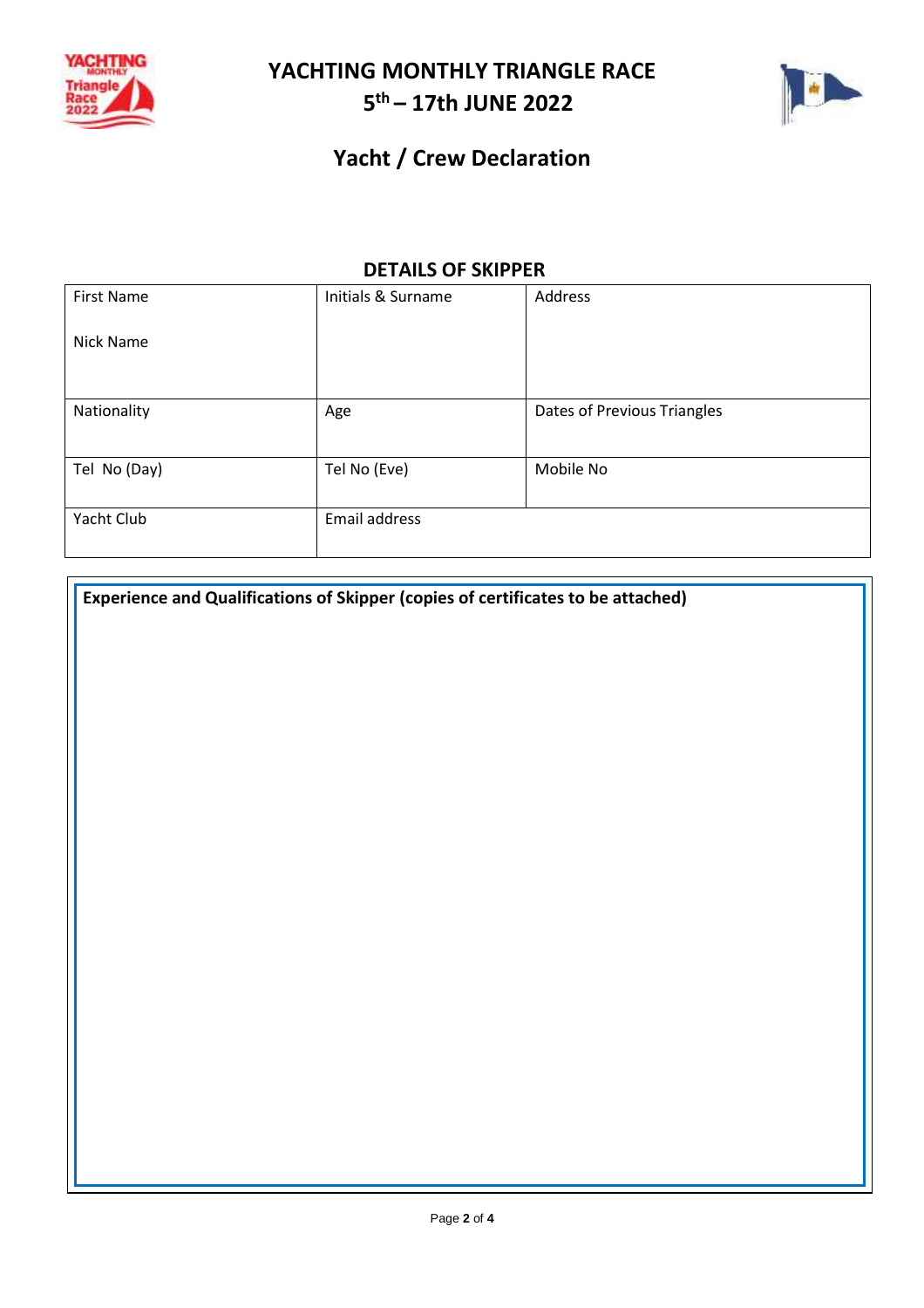

# **YACHTING MONTHLY TRIANGLE RACE 5 th – 17th JUNE 2022**



## **Yacht / Crew Declaration**

#### **DETAILS OF CREW**

| First Name   | Initials & Surname | Address                     |
|--------------|--------------------|-----------------------------|
| Nick Name    |                    |                             |
|              |                    |                             |
| Nationality  | Age                | Dates of Previous Triangles |
|              |                    |                             |
| Tel No (Day) | Tel No (Eve)       | Mobile No                   |
|              |                    |                             |
| Yacht Club   | Email address      |                             |
|              |                    |                             |

**Experience and Qualifications of Crew (copies of certificates to be attached)**